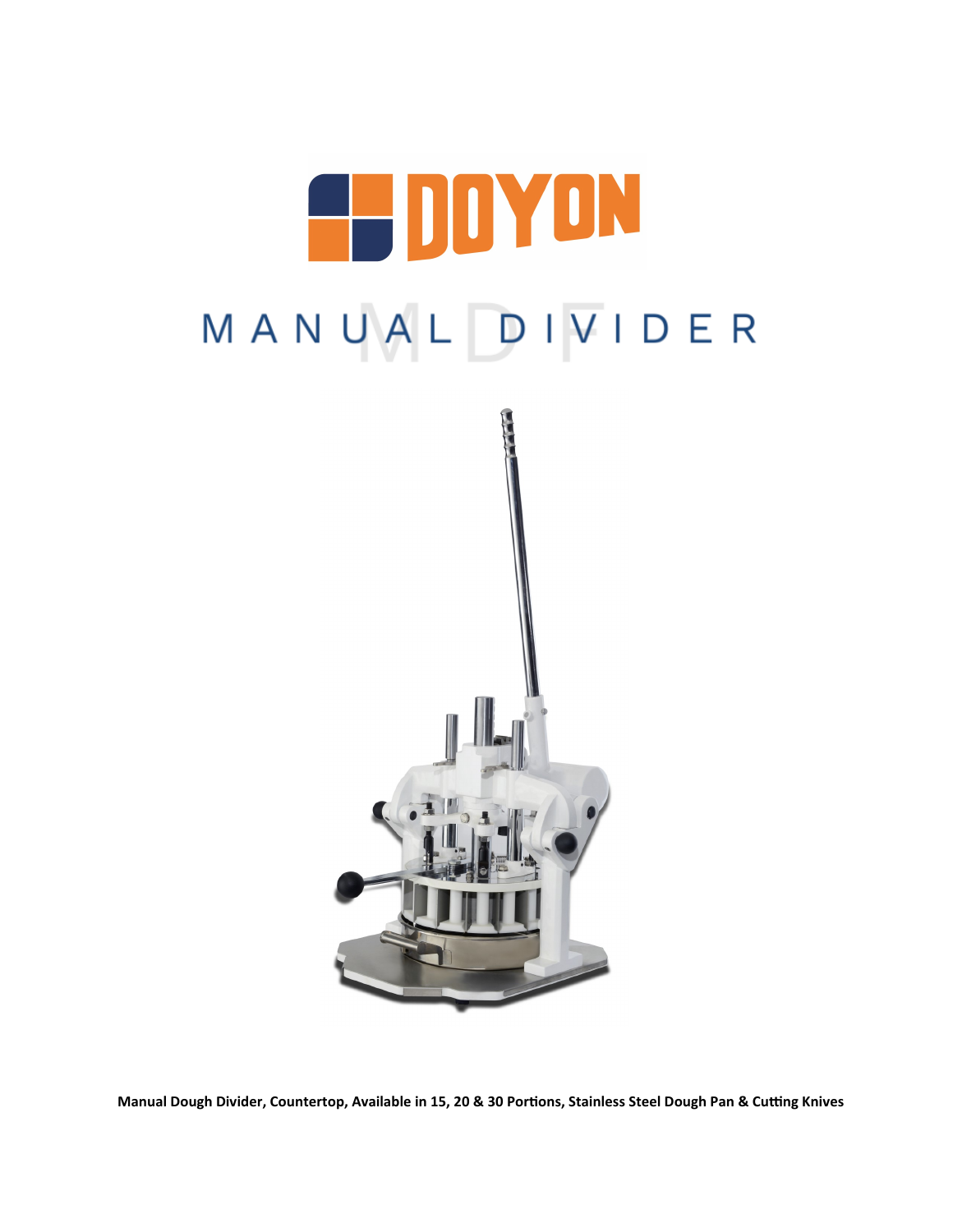

**PROJECT** 

**ITEM NO.** 

**NOTES** 

**MODEL NUMBER: MDF315 , MDF330 , MDF820 , MDF830**



## **FEATURES**

- Countertop Manual Dough Divider
- $\square$  Divides 15, 20, or 30 portions (depending on model)
- □ Sanitary Dough Press Head
- □ Stainless Steel Dough Pan
- □ Head Can Be Tilted for Easy Cleaning
- □ Extremely Durable
- Weight Range Depends on Dough Consistency

#### **CONSTRUCTION**

□ Stainless Steel Cutting Knives

#### **OPTIONS & ACCESSORIES**

- □ Stainless Steel Construction w/Stand [Suffix I]
- □ Stand (PDM001)
- □ Stainless Steel Table on Casters (SS2830)

# **CLEARANCES**

- 6" (152mm) On All Sides
- □ Top & Bottom Must Remain Unobstructed

## **WARRANTY**

□ One Year Labor & Two Year Parts

# **\*SHOWN ON OPTIONAL STAND**

| Model         | Weight | <b>Overall Dimensions</b> |       |        |                 | <b>Portion Weight</b> |          | <b>Total Dough Weight</b>  |                         |
|---------------|--------|---------------------------|-------|--------|-----------------|-----------------------|----------|----------------------------|-------------------------|
|               |        | W                         | D     | н      | <b>Portions</b> | Min.                  | Max.     | Min.                       | Max.                    |
| <b>MDF315</b> | 400    | 26''                      | 26''  | 48"    | 15              | 1.75(50)              | 7(200)   | 1.6 lb $(0.75 \text{ kg})$ | 6.5 lb $(3 \text{ kg})$ |
|               | (182)  | (680)                     | (670) | (1230) |                 |                       |          |                            |                         |
| <b>MDF330</b> | 400    | 26''                      | 26"   | 48"    | 30              | 0.9(26)               | 3.5(100) | 1.6 lb (0.75 kg)           | 6.6 lb $(3 kg)$         |
|               | (182)  | (680)                     | (670) | (1230) |                 |                       |          |                            |                         |
| <b>MDF820</b> | 400    | 271/2"                    | 26"   | 48"    | 20              | 1.6(45)               | 14 (400) | 1.9 lb (0.9 kg)            | 17 lb (7.5 kg)          |
|               | (182)  | (700)                     | (670) | (1230) |                 |                       |          |                            |                         |
| <b>MDF830</b> | 400    | 271/2"                    | 26''  | 48"    | 30              | 1(30)                 | 9.3(265) | 2 lb (0.9 kg)              | 17.5 lb (7.95 kg)       |
|               | (182)  | (700)                     | (670) | (1230) |                 |                       |          |                            |                         |

**SPECIFICATIONS SUBJECT TO CHANGE WITHOUT NOTICE FOLLOW US KCL & REVIT DRAWINGS UPON REQUEST REVISION B| 5/27/2021**

**Doyon** 



5600 13th Street, Menominee, MI 49858 **906.863.4401 | 800.338.9886 | [www.doyon.qc.ca](http://www.doyon.qc.ca/)**

S

 $\mathbf{G}$   $\mathbf{G}$   $\mathbf{G}$